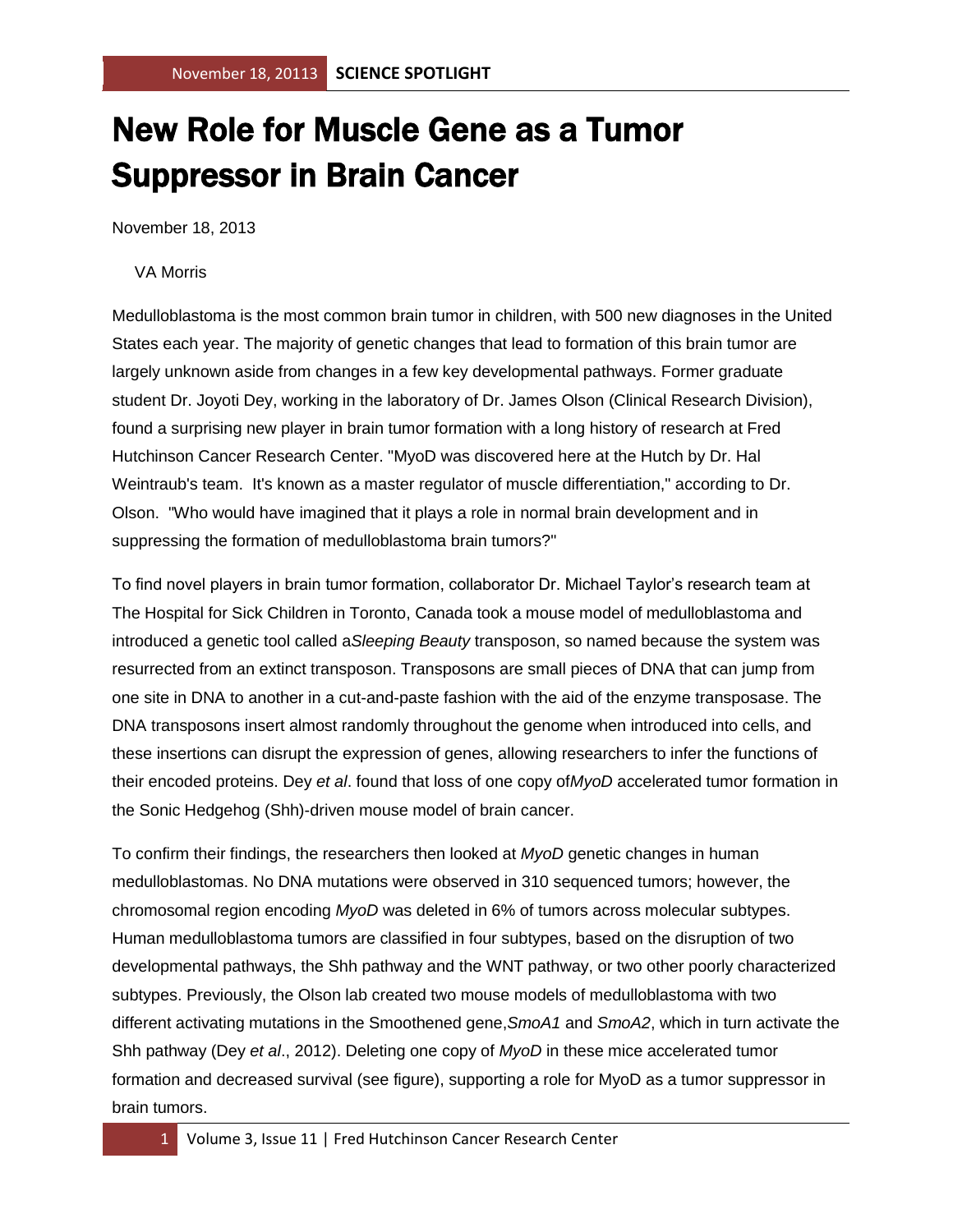Importantly, the researchers discovered that MyoD protein was also present in the developing normal mouse brain, specifically in cells of the cerebellum that are thought to be precursors to Shhdriven tumors (see figure). MyoD expression is silenced in normal differentiated cerebellar cells, but MyoD expression was increased in the immature proliferating tumor cells in both*SmoA1* and *SmoA2* medulloblastoma mouse models. The expression of *MyoD* in brain tumor cells occurred as a result of tumorigenesis, since expression was not increased in the non-tumor cells of the *SmoA1* and *SmoA2* mice. Expression of some tumor suppressors is decreased in cancer cells, while expression is increased for others in rapidly growing cancer cells in an attempt, albeit unsuccessfully, to control growth or differentiation of cells. The latter seemed to be the case for MyoD in the mouse tumors. However, the fact that a single molecule in a complex neoplastic network involving a plethora of disrupted pathways can hinder tumorigenesis by itself is fascinating. Rarely, human medulloblastoma cells have shown acquisition of features of nonneuronal tissues, including the expression of genes associated with muscle. Dey *et al.* found 36% of human tumors showed *MyoD* expression.

Exactly how MyoD functions as a tumor suppressor has yet to be determined, though it is not through controlling genes involved in muscle differentiation. MyoD can also regulate the cell cycle, and as a transcription factor it regulates the expression of thousands of different genes that could be influencing tumor development. Intriguingly, expression of MyoD is silenced in other solid tumors, such as prostate and colon cancer, yet no function had been described for this gene in cancer formation until this exciting study revealed its tumor suppressor function.

[Dey J, Dubuc AM, Pedro KD, Thirstrup D, Mecham BH, Northcott P, Wu X, Shih DJ, Tapscott SJ,](http://www.ncbi.nlm.nih.gov/pubmed/24092238?otool=fhcrclib)  [Leblanc ML, Taylor MD, Olson JM.](http://www.ncbi.nlm.nih.gov/pubmed/24092238?otool=fhcrclib) 2013. MyoD is a tumor suppressor gene in medulloblastoma. *Cancer Res* Epub ahead of publication, doi: 10.1158/0008-5472.CAN-13- 0730-T.

See also: [Dey J, Ditzler S, Knoblaugh SE, Hatton BA, Schelter JM, Cleary MA, Mecham B, Rorke-](http://www.ncbi.nlm.nih.gov/pubmed/22869526?otool=fhcrclib)[Adams LB, Olson JM.](http://www.ncbi.nlm.nih.gov/pubmed/22869526?otool=fhcrclib) 2012. A distinct Smoothened mutation causes severe cerebellar developmental defects and medulloblastoma in a novel transgenic mouse model. *Mol Cell Biol* 32:4104-4115.